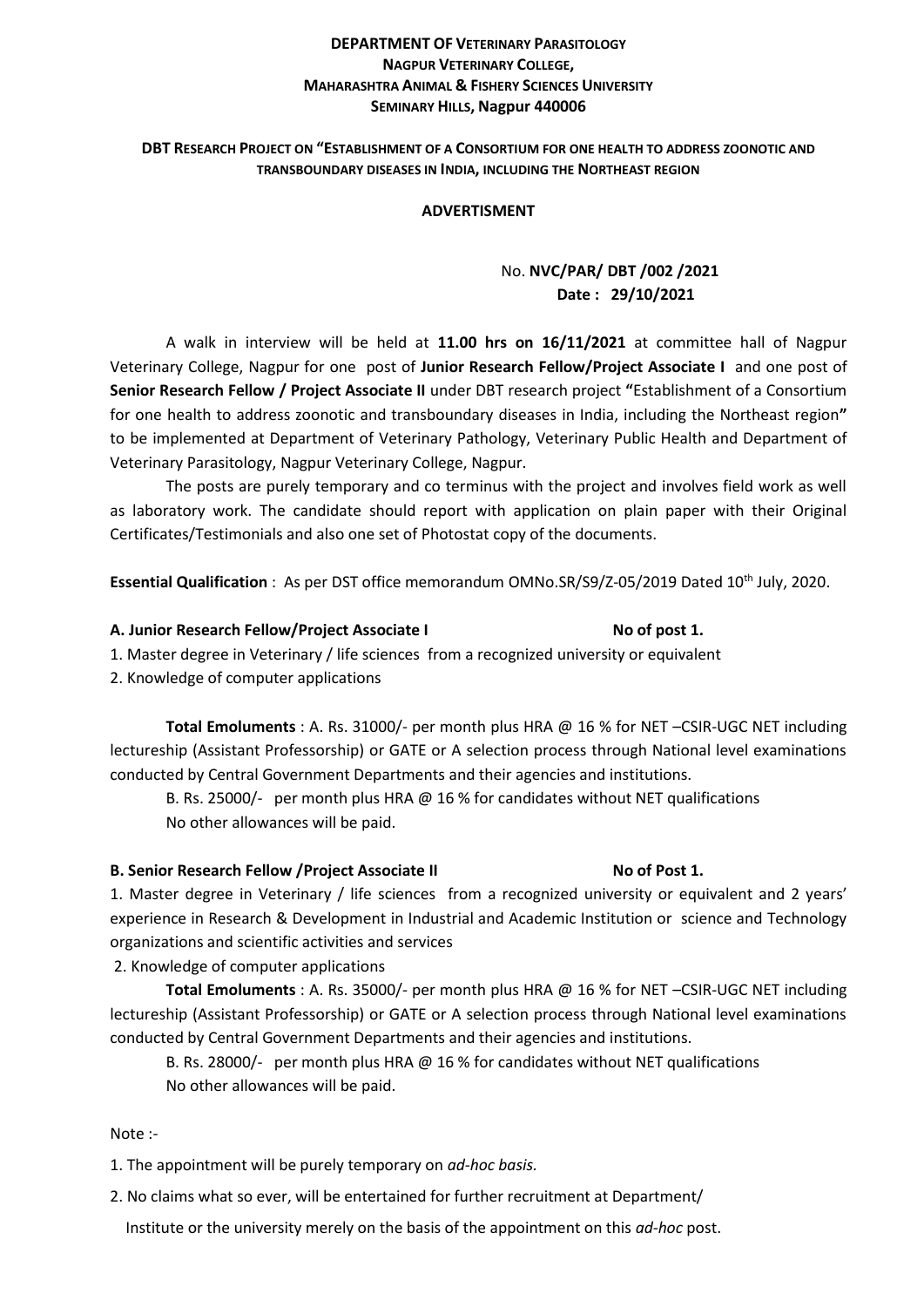- 3. No TA/DA will be paid to the candidate for appearing interview.
- 4. The selected candidate will be required to give the undertaking that he/she will not leave assignment halfway and shall complete the work in prescribed time limit.
- 5. Upper age limit for both posts is 35 years.
- 6. Preference will be given to candidate with NET or equivalent qualifications.
- 7. Submit your application form on the day of interview in the format given below

**S.W.Kolte Co-Principal Investigator Consortium for One Health Dept of Parasitology NVC, Nagpur**

#### **APPLICATION FORM**

Name of the post and project for which candidate wish to appear

#### **PROJECT TITLE:- DBT RESEARCH PROJECT ON "ESTABLISHMENT OF A CONSORTIUM FOR ONE HEALTH TO ADDRESS ZOONOTIC AND TRANSBOUNDARY DISEASES IN INDIA, INCLUDING THE NORTHEAST REGION**

Application for the post of –



Passport size Photo

| 1. | Full Name (In Block letters) |  |
|----|------------------------------|--|
|    |                              |  |
|    |                              |  |
| 2. | Father's/Husband's Name      |  |
|    |                              |  |
| 3. | Date of Birth (DD/MM/YY)     |  |
|    |                              |  |
|    |                              |  |
| 4. | Age as on date of            |  |
|    | advertisement                |  |
|    |                              |  |
| 5. | Permanent address with Pin   |  |
|    | code                         |  |
|    |                              |  |
| 6. | Address for communication    |  |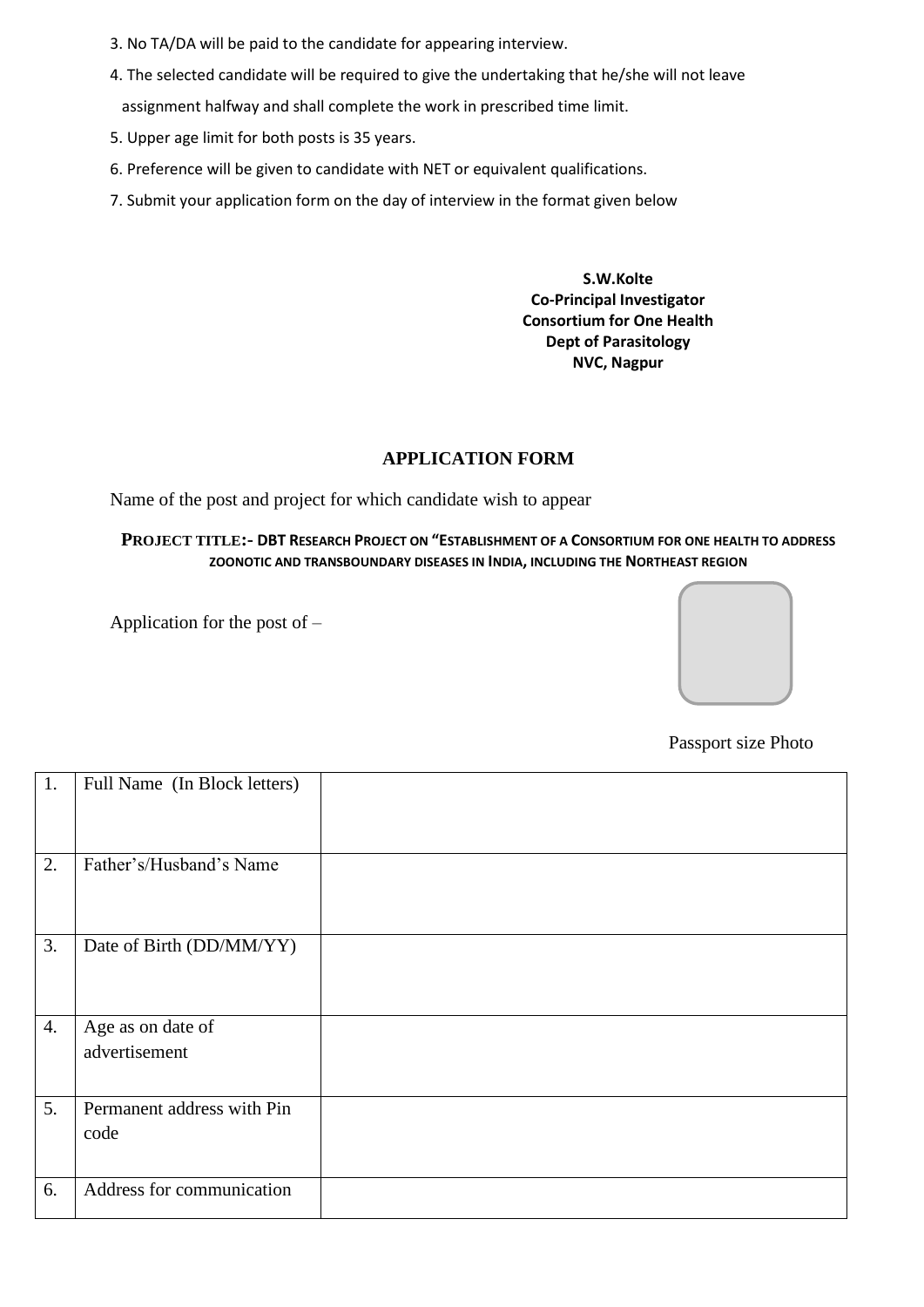|     | (If Different)                         |  |
|-----|----------------------------------------|--|
| 7.  | Mobile No.                             |  |
| 8.  | E-mail address                         |  |
| 9.  | Gender                                 |  |
| 10. | <b>Marital Status</b>                  |  |
| 11. | Whether belong to<br>SC/ST/OBC/General |  |

# 12. Detail of Educational Qualification from  $10^{th}$  Onward:

| Degree           | Discipline/Subject | Board/     | Institute | Year of | Duration  | <b>Marks</b> |
|------------------|--------------------|------------|-----------|---------|-----------|--------------|
|                  |                    | University | /College  | passing | of course | (percentage) |
|                  |                    |            |           |         |           |              |
| 10 <sup>th</sup> |                    |            |           |         |           |              |
| $12^{th}$        |                    |            |           |         |           |              |
| B.Sc.            |                    |            |           |         |           |              |
| M.Sc.            |                    |            |           |         |           |              |
| Ph.D.            |                    |            |           |         |           |              |
|                  |                    |            |           |         |           |              |

## 13. Experience

| Sr. No. | Post/Position held | Employer | Period (From- | Work            |
|---------|--------------------|----------|---------------|-----------------|
|         |                    |          | to)           | Done/experience |
|         |                    |          |               |                 |
|         |                    |          |               |                 |
|         |                    |          |               |                 |
|         |                    |          |               |                 |
|         |                    |          |               |                 |
|         |                    |          |               |                 |
|         |                    |          |               |                 |
|         |                    |          |               |                 |
|         |                    |          |               |                 |